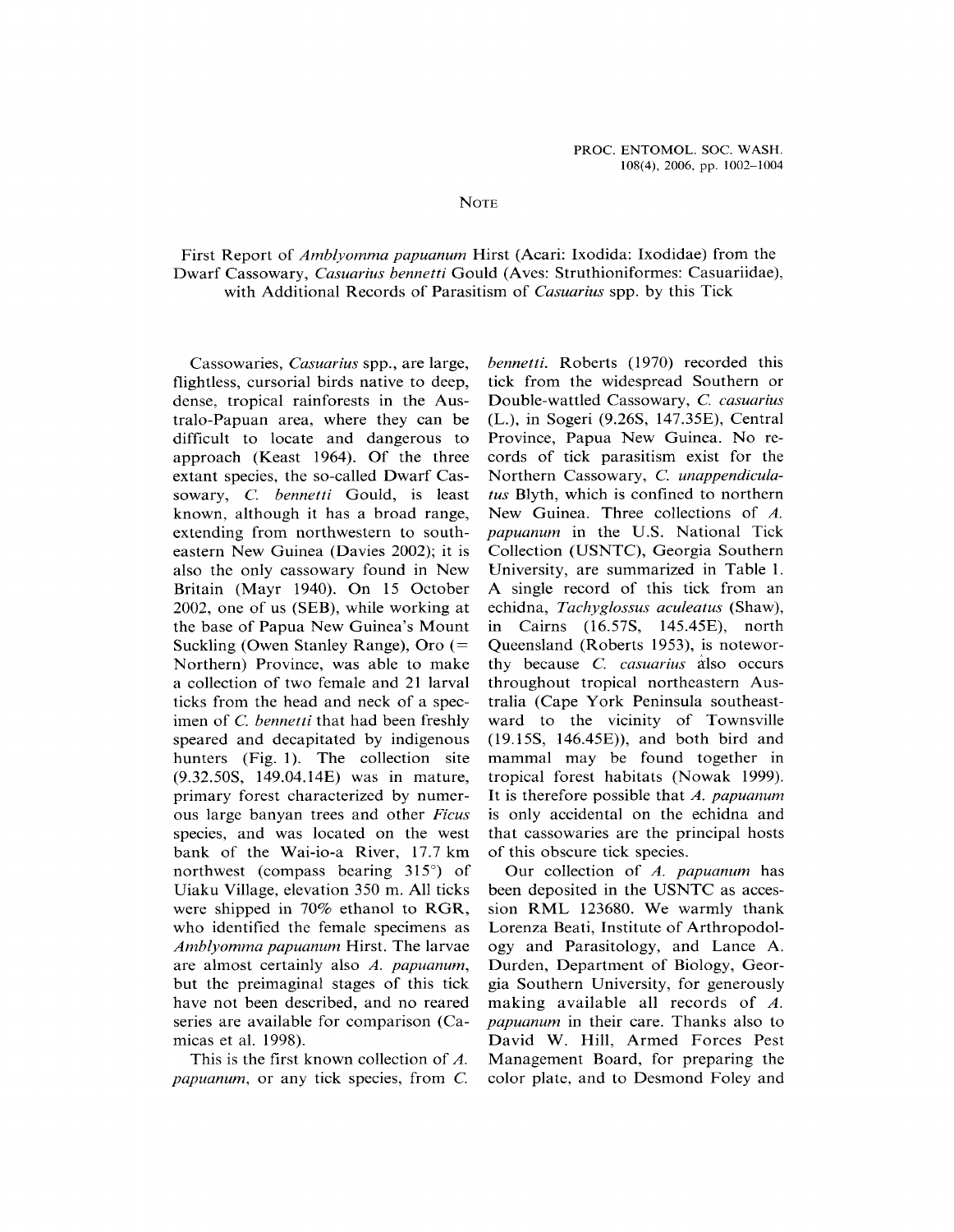# VOLUME 108, NUMBER 4



Fig. 1. Head and neck of Casuarius bennetti from which specimens of Amblyomma papuanum we llected. Arrows indicate formale tisks